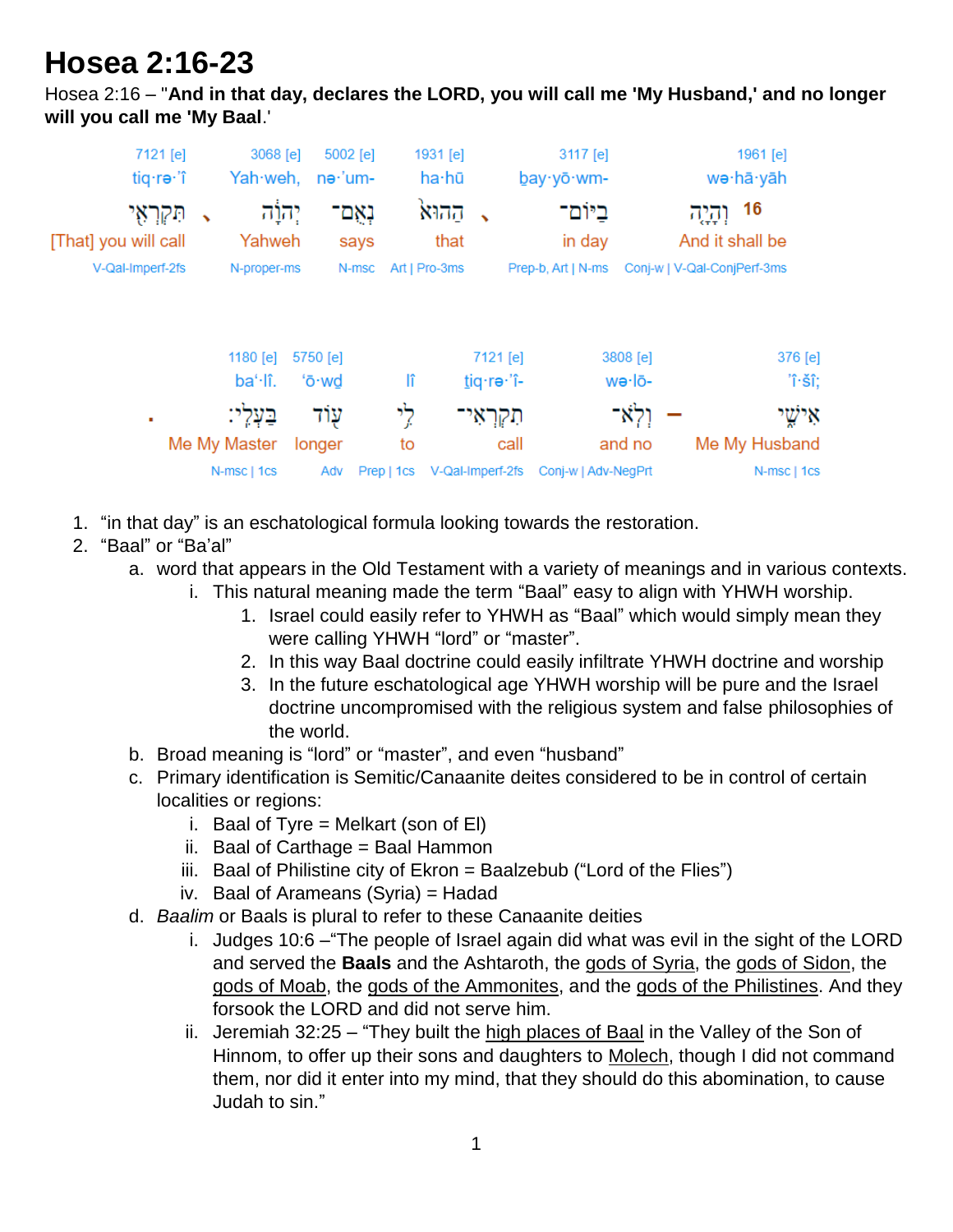Hosea 2:17 – **For I will remove the names of the Baals from her mouth, and they shall be remembered by name no more**.

| biš·mām. 'ō·wd                  | 8034 [e] 5750 [e] | 2142 [e]<br>viz·zā·ke·rū                    | 3808 [e]<br>wə·lō-                     | 6310 lel               | 1168 [e]<br>mip·pî·hā; hab·be·'ā·lîm še·mō·wt 'et- | 8034 [e] 853 [e] | $5493$ [e]<br>wa·hă·si·rō·tî                |
|---------------------------------|-------------------|---------------------------------------------|----------------------------------------|------------------------|----------------------------------------------------|------------------|---------------------------------------------|
| עוד בִּשְׁמֵם:<br>by their name |                   | יִזָּכְרוּ<br>more they shall be remembered | - וַלְאֹ־<br>and no                    | מפיה<br>from her mouth | הַבִּעַלִים<br>of the Baals the names              | אַת־ שָׁמְוֹת    | 17 וַהֲסְרֹחֱי<br>For I will take           |
| Prep-b   N-msc   3mp            | Adv               |                                             | V-Nifal-Imperf-3mp Conj-w   Adv-NegPrt | Prep-m   N-msc   3fs   | Art   N-mp                                         |                  | N-mpc DirObjM Conj-w   V-Hifil-ConjPerf-1cs |

1. The local demonic gods or "Baals" will be forgotten and their names will not be remembered in the kingdom age.

Hosea 2:18 – **And I will make for them a covenant on that day with the beasts of the field, the birds of the heavens, and the creeping things of the ground. And I will abolish the bow, the sword, and war from the land, and I will make you lie down in safety**.

- 1. The covenant with the beasts, the birds and the creeping things reverses the curse of 2:12
- 2. The wilderness will no longer be a place of danger
- 3. The listing of the animals reminds us of the original creation in Genesis1:21-24 (Note: If Hosea is familiar with the Genesis creation account that means Genesis was in existence in 760-710 BC and did not need to be written in Babylonian captivity after 586 BC.)
- 4. This is the covenant established (or, re-established) by the Lord in his kingdom mentioned in:
	- a. Genesis 3:17-19 cursing of the ground
	- b. Genesis 9:2 –"The fear of you and the dread of you shall be upon every beast of the earth and upon every bird of the heavens, upon everything that creeps on the ground and all the fish of the sea. Into your hand they are delivered."
	- c. Romans 8:19-21 "For the creation waits with eager longing for the revealing of the sons of God. For the creation was subjected to futility, not willingly, but because of him who subjected it, in hope 21 that the creation itself will be set free from its bondage to corruption and obtain the freedom of the glory of the children of God."
	- d. Isaiah 11:6-7 "The wolf will live with the lamb, the leopard will lie down with the goat, the calf and the lion and the yearling[a] together; and a little child will lead them. The cow will feed with the bear, their young will lie down together, and the lion will eat straw like the ox."
- 5. Israel will be saved from warfare:
	- a. In 1:6, 7 God said he would show love to Judah and save them from war, but Israel he would not show love…. "Then the Lord said to Hosea, "Call her Lo-Ruhamah (which means "not loved"), for I will no longer show love to Israel, that I should at all forgive them. Yet I will show love to Judah; and I will save them—not by bow, sword or battle, or by horses and horsemen, but I, the Lord their God, will save them."
	- b. Here in 2:18 the Lord promises Israel he "will abolish the bow, the sword and war from the land.
	- c. This promise is repeated and developed in:
		- i. 740-690 BC in Isaiah 2:4 "He shall judge between the nations, and shall decide disputes for many peoples; and they shall beat their swords into plowshares, and their spears into pruning hooks; nation shall not lift up sword against nation, neither shall they learn war anymore."
		- ii. 750-686 BC in Micah  $4:3 -$  (same as above)

Hosea 2:19 – **And I will betroth you to me forever. I will betroth you to me in righteousness and in justice, in steadfast love and in mercy**.